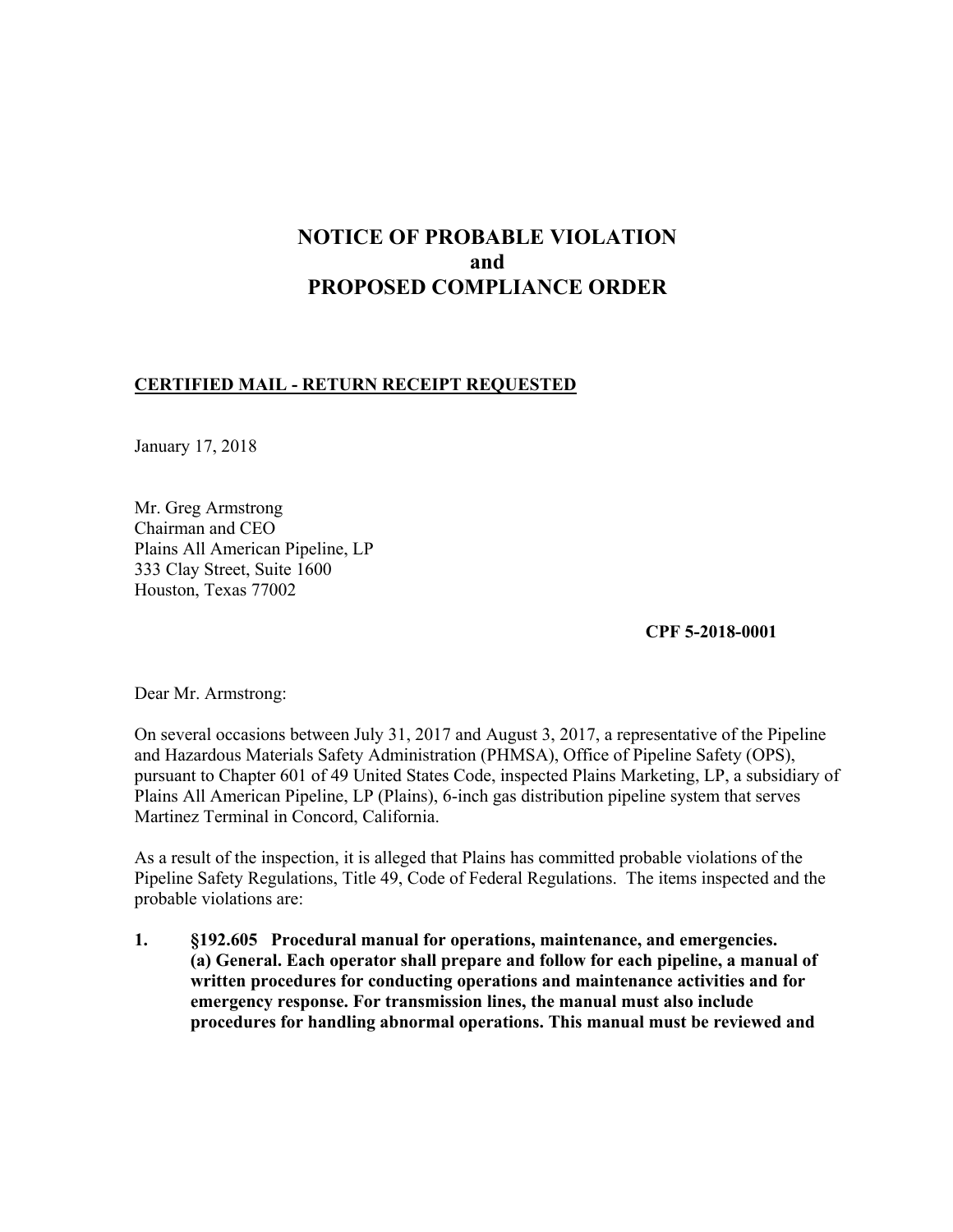**updated by the operator at intervals not exceeding 15 months, but at least once each calendar year. This manual must be prepared before operations of a pipeline system commence. Appropriate parts of the manual must be kept at locations where operations and maintenance activities are conducted.**

Plains violated 49 C.F.R. § 192.605(a) by failing to review and update its manual of written procedures for conducting operations and maintenance activities and for emergency response (Manual) at intervals not exceeding 15 months, but at least once each calendar year. The Manual's Review/Revision Log provided at the time of the inspection showed that the Manual had been reviewed in March 2015 but not in 2016.<sup>1</sup> Plains did not provide PHMSA with any other records or substantiating evidence to demonstrate that it conducted a review and made updates to its Manual in  $2016.<sup>2</sup>$ 

**2. §192.605 Procedural manual for operations, maintenance, and emergencies. (a) General. Each operator shall prepare and follow for each pipeline, a manual of written procedures for conducting operations and maintenance activities and for emergency response. For transmission lines, the manual must also include procedures for handling abnormal operations. This manual must be reviewed and updated by the operator at intervals not exceeding 15 months, but at least once each calendar year. This manual must be prepared before operations of a pipeline system commence. Appropriate parts of the manual must be kept at locations where operations and maintenance activities are conducted.**

Plains violated 49 C.F.R. § 192.605(a) by failing to follow its written procedures for conducting operations and maintenance activities and for emergency response. Specifically, Plains' O&M Manual Review Procedure, Section 2.4 states:

> The Operations Department shall review the actual work done by PLAINS operating personnel to determine the effectiveness and adequacy of the procedures used in the normal operation and maintenance of the fuel gas pipeline. Those reviewing the manual shall submit proposed procedure modifications to the EHS Department for review and inclusion in the manual, if appropriate.<sup>3</sup>

At the time of the PHMSA inspection, Plains could not provide any records or other substantiating evidence to demonstrate that the review of actual work done by its operating personnel to determine the effectiveness and adequacy of the procedures used in the normal operation and

 $\overline{a}$ 

<sup>&</sup>lt;sup>1</sup> Exhibit A to Violation Report.

 $^2$  In fact, Plains' Sr. Environment & Regulatory Compliance Specialist confirmed to PHMSA during the inspection that the review was not conducted in 2016 or 2017. Violation Report at 8.

<sup>&</sup>lt;sup>3</sup> Exhibit B to Violation Report.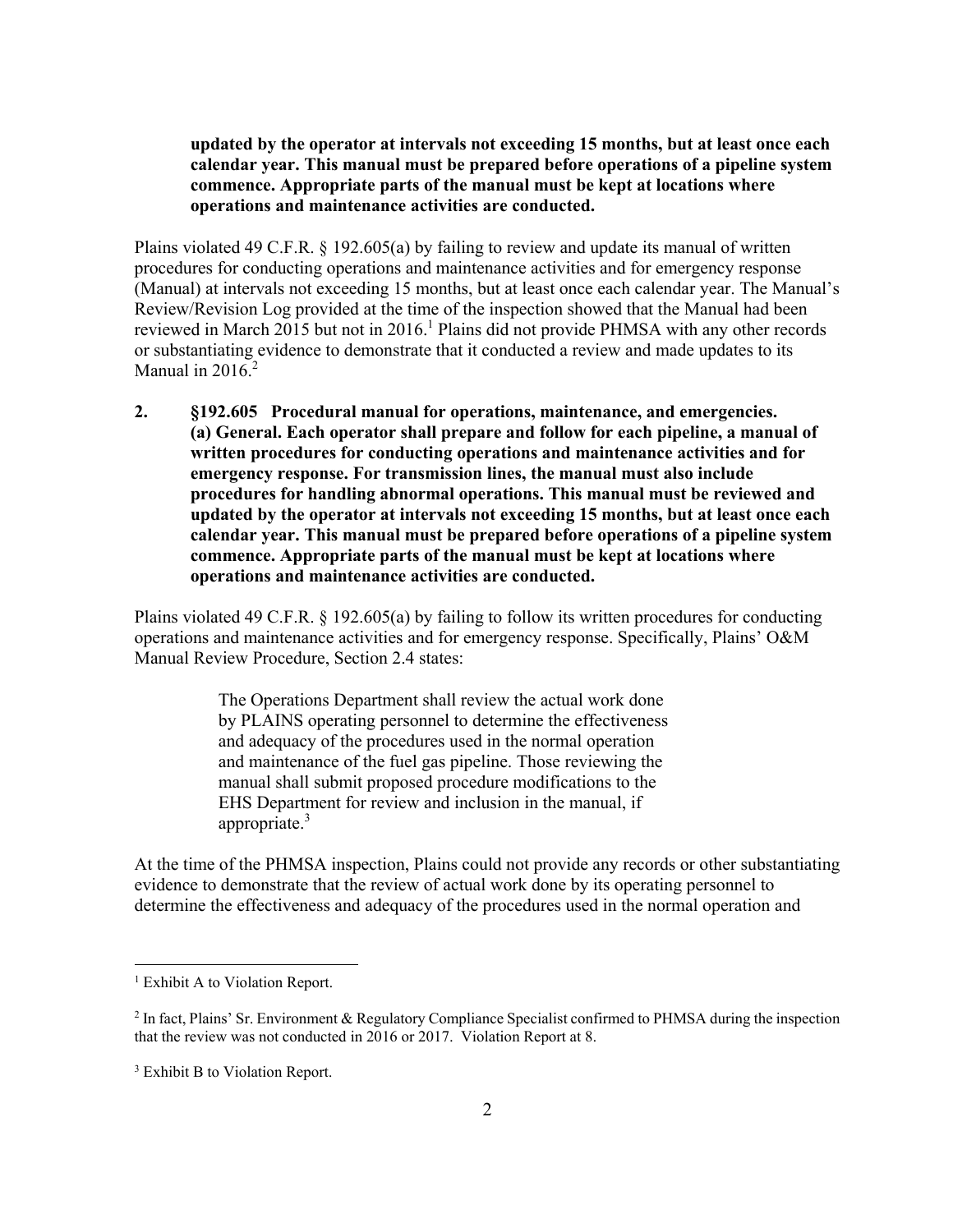maintenance of the fuel gas pipeline was conducted.<sup>4</sup>

 **3. § 192.625 Odorization of gas. (f) To assure the proper concentration of odorant in accordance with this section, each operator must conduct periodic sampling of combustible gases using an instrument capable of determining the percentage of gas in air at which the odor becomes readily detectable…** 

 supplies to Plains is fully odorized. However, Plains is not an operator of a master meter system Plains violated 49 C.F.R. § 192.625(f) by failing to conduct periodic sampling of combustible gases using an instrument capable of determining the percentage of gas in air at which the odor becomes readily detectable. At the time of the inspection, Plains could not produce records or other substantiating evidence to demonstrate that it was conducting periodic sampling of its combustible gas. Instead, Plains stated that it did not conduct periodic sampling to assure proper concentration of the odorant because it relies on the written statement from  $P G \& E^5$  that the gas it as defined in 49 C.F.R. § 191.3, and therefore cannot rely on written verification from its gas source that the gas has the proper concentration of odorant pursuant to 49 C.F.R. § 192.625(f)(1).<sup>6</sup>

#### Proposed Compliance Order

Under 49 U.S.C.  $\S 60122$  and 49 CFR  $\S 190.223$ , you are subject to a civil penalty not to exceed \$209,002 per violation per day the violation persists, up to a maximum of \$2,090,022 for a related series of violations. For violations occurring prior to November 2, 2015, the maximum penalty may not exceed \$200,000 per violation per day, with a maximum penalty not to exceed \$2,000,000 for a related series of violations.

 decided not to propose a civil penalty assessment at this time. We have reviewed the circumstances and supporting documents involved in this case, and have

With respect to Item 3 pursuant to 49 United States Code  $\S$  60118, the Pipeline and Hazardous Materials Safety Administration proposes to issue a Compliance Order to Plains. Please refer to the *Proposed Compliance Order*, which is enclosed and made a part of this Notice.

 $\overline{a}$ 

<sup>&</sup>lt;sup>4</sup> In fact, Plains' Sr. Environment & Regulatory Compliance Specialist confirmed to PHMSA during the inspection that this review was not conducted. Violation Report at 16.

 5 Exhibit C to Violation Report

 $^6$  Plains' system is not a master meter system because it is not a system for distributing gas within, but not limited to, a definable area, such as a mobile home park, housing project or apartment complex, where it purchases metered gas from an outside source for resale through a gas distribution system via meter or by other means, such as rents Instead, Plains is the operator and ultimate consumer of the gas it supplies to its thermal oxidizer unit and process heater at the Terminal. *See* In the Matter of Plains All American Pipeline, LP, Final Order on Petition for Reconsideration, CPF No. 5-2009-0018 (August 30, 2013).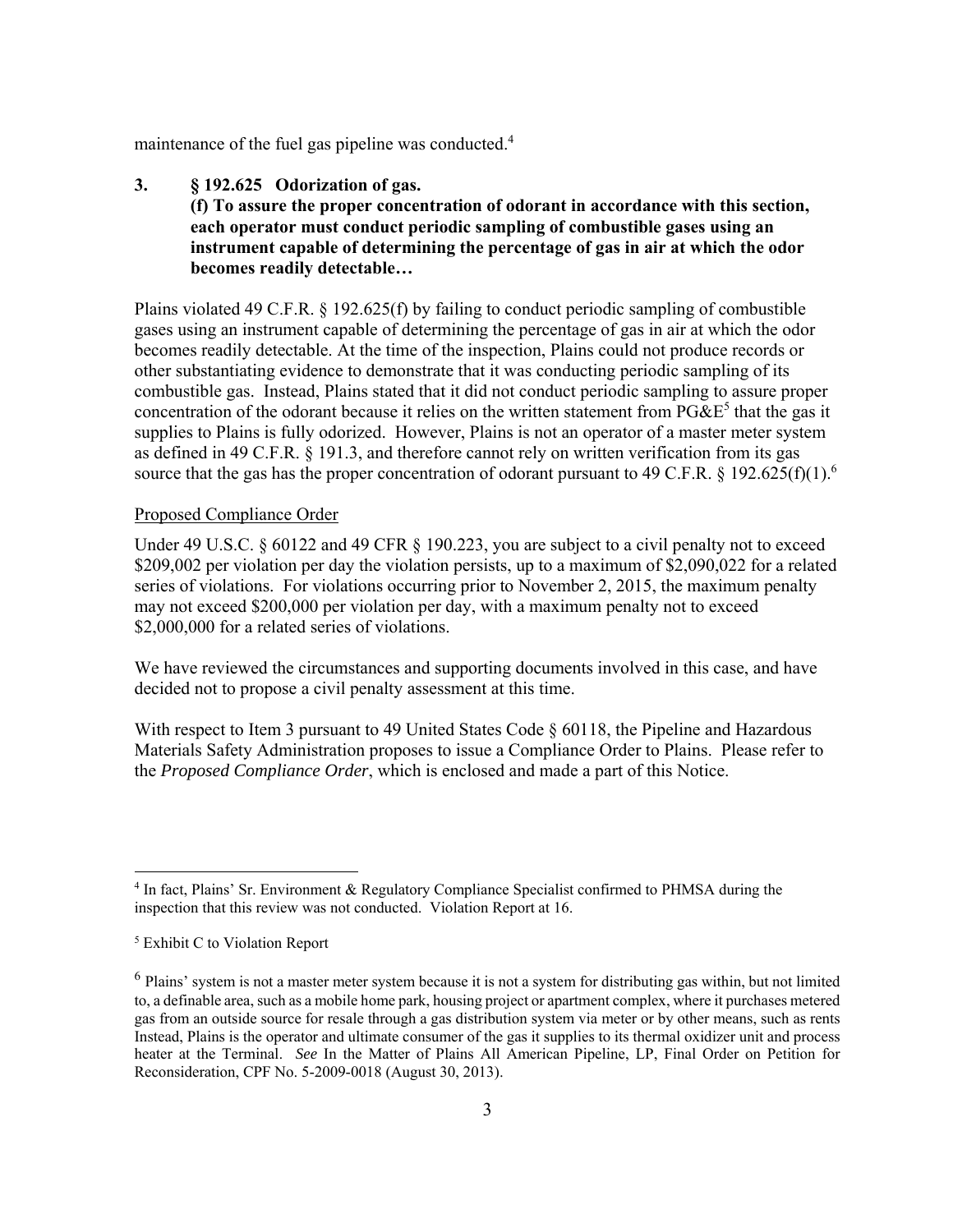#### Warning Items

With respect to Items 1 and 2, we have reviewed the circumstances and supporting documents involved in this case and have decided not to conduct additional enforcement action or penalty assessment proceedings at this time. We advise you to promptly correct these items. Be advised that failure to do so may result in the Plains being subject to additional enforcement action.

#### Response to this Notice

Enclosed as part of this Notice is a document entitled *Response Options for Pipeline Operators in Compliance Proceedings*. Please refer to this document and note the response options. Be advised that all material you submit in response to this enforcement action is subject to being made publicly available. If you believe that any portion of your responsive material qualifies for confidential treatment under 5 U.S.C. 552(b), along with the complete original document you must provide a second copy of the document with the portions you believe qualify for confidential treatment redacted and an explanation of why you believe the redacted information qualifies for confidential treatment under 5 U.S.C. 552(b).

Following the receipt of this Notice, you have 30 days to submit written comments, or request a hearing under 49 CFR § 190.211. If you do not respond within 30 days of receipt of this Notice, this constitutes a waiver of your right to contest the allegations in this Notice and authorizes the Associate Administrator for Pipeline Safety to find facts as alleged in this Notice without further notice to you and to issue a Final Order. If you are responding to this Notice, we propose that you submit your correspondence to my office within 30 days from receipt of this Notice. This period may be extended by written request for good cause.

In your correspondence on this matter, please refer to **CPF 5-2018-0001** and for each document you submit, please provide a copy in electronic format whenever possible.

Sincerely,

Kim West Acting Director, Western Region Pipeline and Hazardous Materials Safety Administration

Enclosures: Proposed Compliance Order *Response Options for Pipeline Operators in Compliance Proceedings* 

cc: PHP-60 Compliance Registry PHP-500 M. Garcia (#156584)